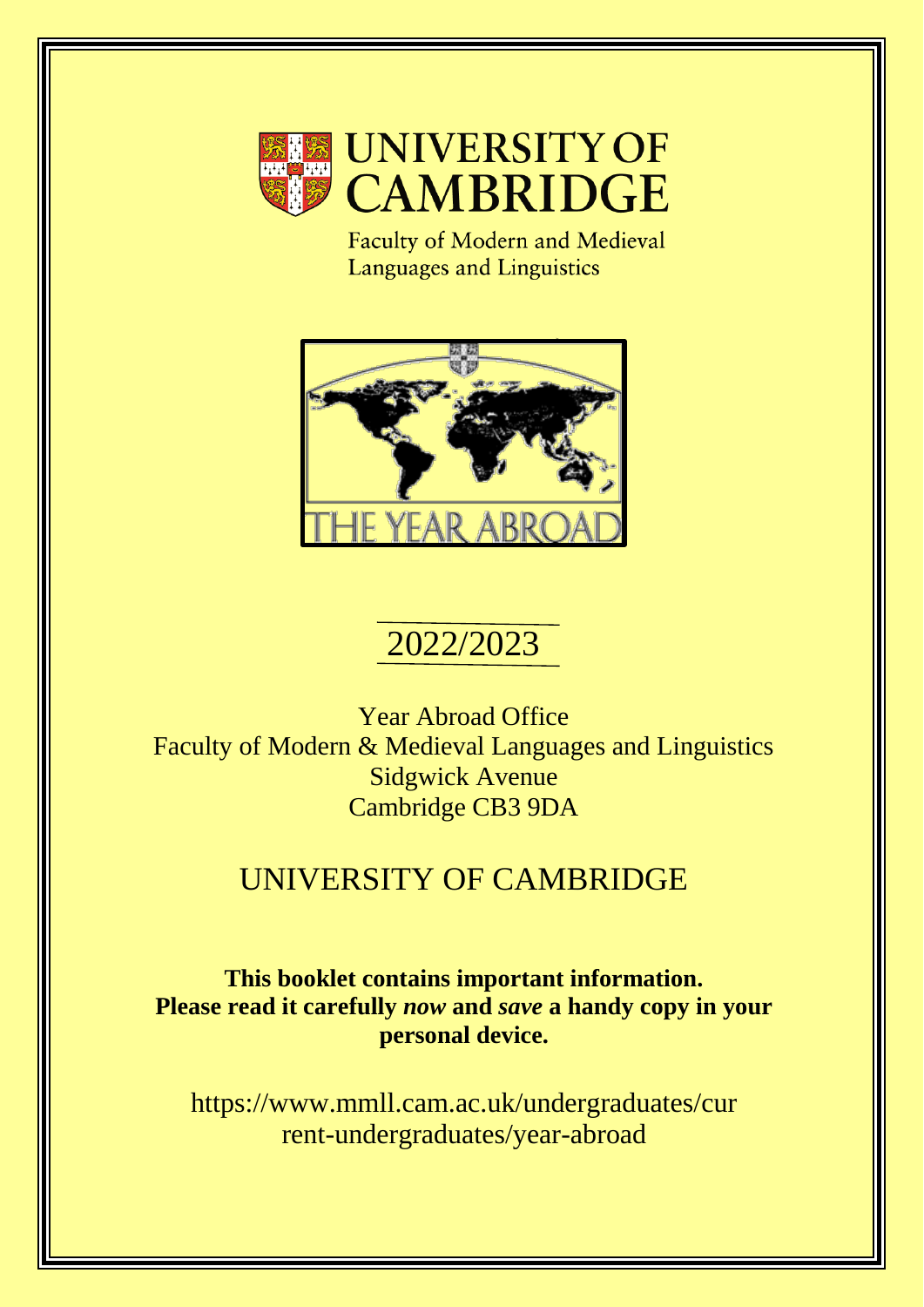## **INTRODUCTION**

Your Year Abroad is an integral part of your Cambridge Modern Languages course. It is in other words an *academic* year, which will be assessed academically and should be planned with academic goals foremost in mind. The key to success on your Year Abroad is immersion in your foreign language(s) and environment(s). Most students find their Year Abroad invigorating, horizon-expanding and an invaluable source of life experience and wisdom, as well as enormous fun. But it is not a belated gap year, or a career-development year (except indirectly, insofar as it will improve your result in Tripos), and should not be approached as such. Instead the fundamental question you need to ask yourself when planning your Year Abroad is: how much closer will this experience bring me to the language and culture that I study for my degree?

You should be prepared to devote some time and effort to planning your Year Abroad during your second year. As a general rule, the more thorough your preparation the more successful your year will be. That said, it is important to be realistic about your expectations of the Year Abroad, especially in the age of Brexit and Covid-19. Be careful not to allow the quest for a perfect year to become a source of anxiety or stress. Many students now on their Year Abroad are having a successful time despite the current difficulties, and despite (in some cases) not having landed their first-choice placement.

In making your plans you should bear the following in mind:

- How will my Year Abroad contribute to my Part II course, especially to my Year Abroad Project and the Part II oral and to the development of my written foreign language skills?
- How can I best gain practical experience of the foreign language and culture?
- Which of the options would be best suited to me? Studying, teaching, or a work placement?

The information in this booklet applies equally to MMLL and HML students.

The Faculty Year Abroad administrators are here to help, so please do not hesitate to consult our records and ask for advice. We want the year to be a positive and rewarding experience for you all.

*Dr Hugues Azérad Director of the Year Abroad October 2021*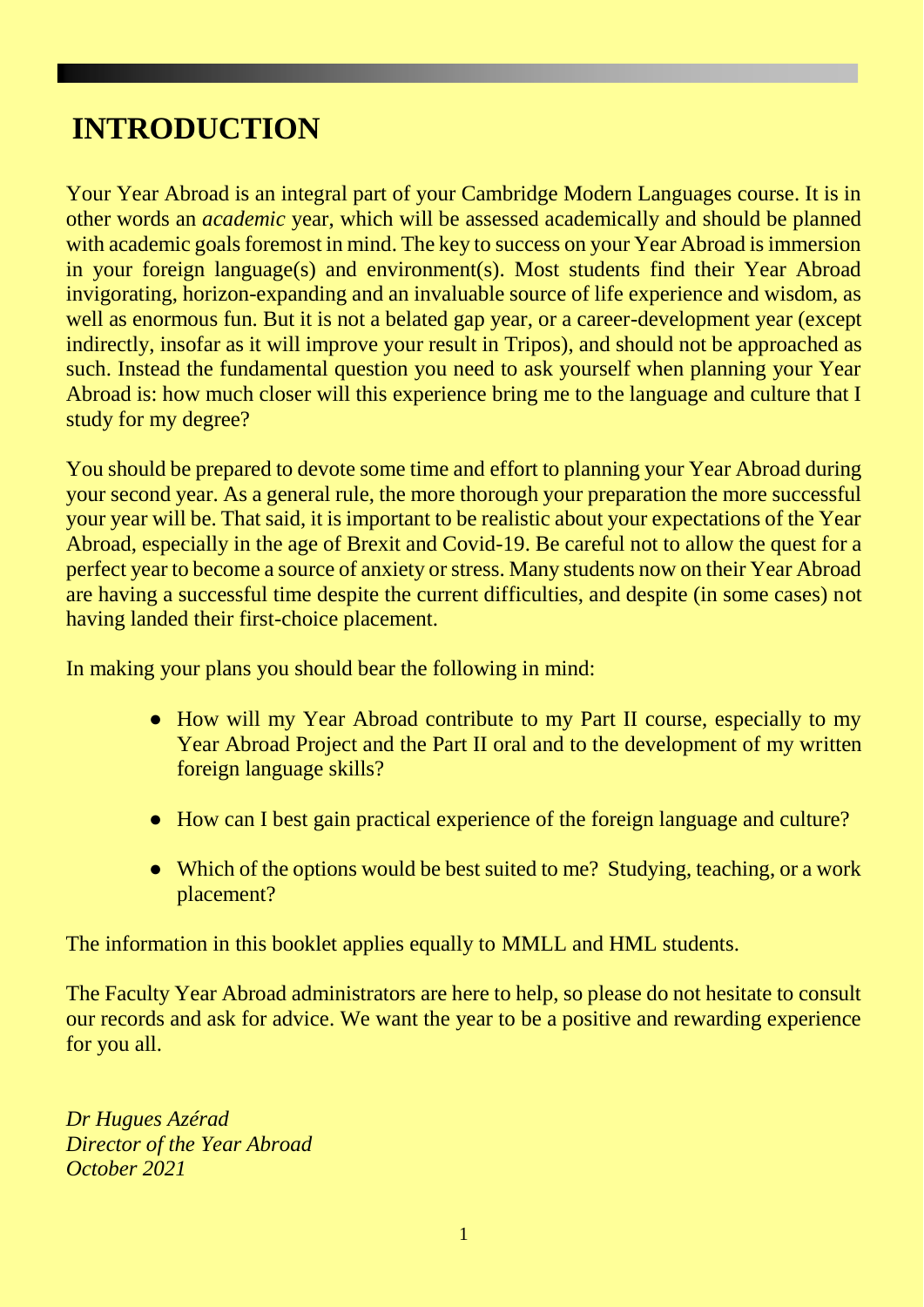## **WHO DOES WHAT?**

Broadly speaking, the Year Abroad Director is in charge of approving placements and risk assessments for the Year Abroad, and other decisions related to *academic progression* (except the \*Year Abroad Project, which is the responsibility of the Part II Senior Examiner). Faculty Year Abroad administrators offer *clerical support* (forms, etc.) to students either on or planning their Year Abroad. (Please note: forms requiring the Year Abroad Director's signature, should be sent directly to them.) Your Director of Studies and Tutor offers *pastoral support* and *practical advice*. Your College Director of Studies should always be your first port of call if anything (non-administrative) goes wrong.

| <b>COLLEGE</b><br><b>Director of Studies or Tutor</b>                                                  | <b>FACULTY</b><br><b>Year Abroad Administrators</b>                                                                                                                |
|--------------------------------------------------------------------------------------------------------|--------------------------------------------------------------------------------------------------------------------------------------------------------------------|
| gives preliminary advice on Year Abroad<br>plans                                                       | give advice on specifically administrative matters<br>(forms, funding, what is allowable under Faculty<br>rules)                                                   |
| confirms to the Year Abroad Administrators<br>Office that they support your plans                      | administer formal University permission and Risk<br><b>Assessment</b>                                                                                              |
| gives ongoing pastoral and practical support                                                           | process student claims and reimburses non-partner<br>foreign university tuition fees                                                                               |
| keeps students' personal files                                                                         | keep records of all Year Abroad experiences and<br>maintains databases of students and employers                                                                   |
| deals with Local Education Authority and<br><b>Student Loan Company</b>                                | operate an email list for quick dissemination of up-<br>to-date information on the Year Abroad, especially<br>as regards employment                                |
| can supply you with personal references for<br>applications                                            | maintain a web page containing essential<br>information, advice and useful links                                                                                   |
|                                                                                                        | have a small reference section of travel guides and<br>guides to living and working abroad                                                                         |
| <b>Please note: the Faculty does not make</b><br>travel arrangements or find jobs or<br>accommodation! | can supply you with general letters of<br>recommendation, proof of study and <i>conventions</i><br><i>de stage</i> (see Employment) in the appropriate<br>language |

\*Year Abroad Project is currently administrated by the Faculty Office, and enquires should be addressed to the Faculty Office, your DoS or YAP supervisor.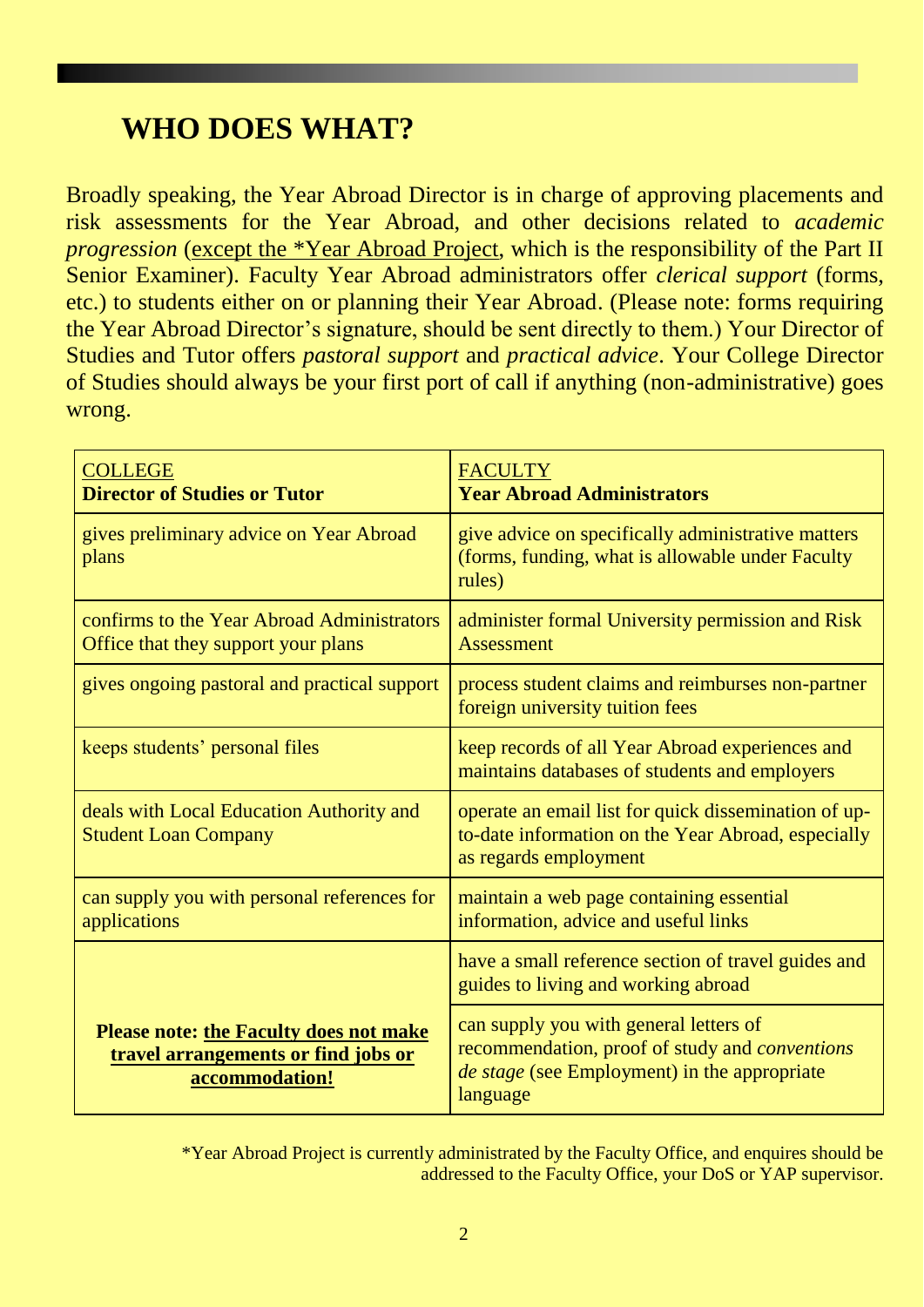## **BASIC RULES**

You will normally spend your Year Abroad in one of the following ways:

- As a teaching assistant or lector
- Studying
- In employment (paid or voluntary)

You must remain abroad in an approved activity for **not less than 8 months** in total and **not less than 3 months in any one country**, unless you spend time consecutively in another country speaking the same language. The approved period of residence abroad shall normally coincide with the academic year in Cambridge, and must begin no later than October. You must inform us if your approved Year Abroad activity has not started by November, so that we can advise on alternatives.

#### **Submission of Year Abroad Plan**

*1. [Initial Year Abroad Plan Submission](https://forms.gle/W5w3qvEkf8oU8dD48)*

You will be notified when the YA plan registration is opened in Michaelmas term and given instruction. If you wish to apply for a study place in Europe, or are planning to be an assistant with the British Council for all or part of your Year Abroad, you must include this in your submission. The deadline for the submission of the [YA Plan form](https://forms.gle/seQ9M5kccEkfDgvX9) is **5pm on Friday 21 January 2022.** At that point, the Year Abroad Administrators will begin the first-round allocation of study placements based on your Part IA result. Submission after this deadline can only be processed if there are remaining study places for the second round of allocation.

**Please note that neither study placements nor British Council assistantships are to be used as back-ups while you search for an alternative, even if this alternative is of the same placement type (e.g. from a BC assistantship to a paid internship). The Faculty will not approve the alternative arrangement in such circumstances.** 

#### *2. Year Abroad Plan Confirmation*

Because of the current complexities surrounding the allocation of Turing Scheme funding, it is essential that everybody committed to their plan while submitting**.** On this confirmation form you will also indicate two vital pieces of information:

(i) The *type* of placement(s) you are planning to undertake during your year: study, unpaid work, paid work (including BC assistantship).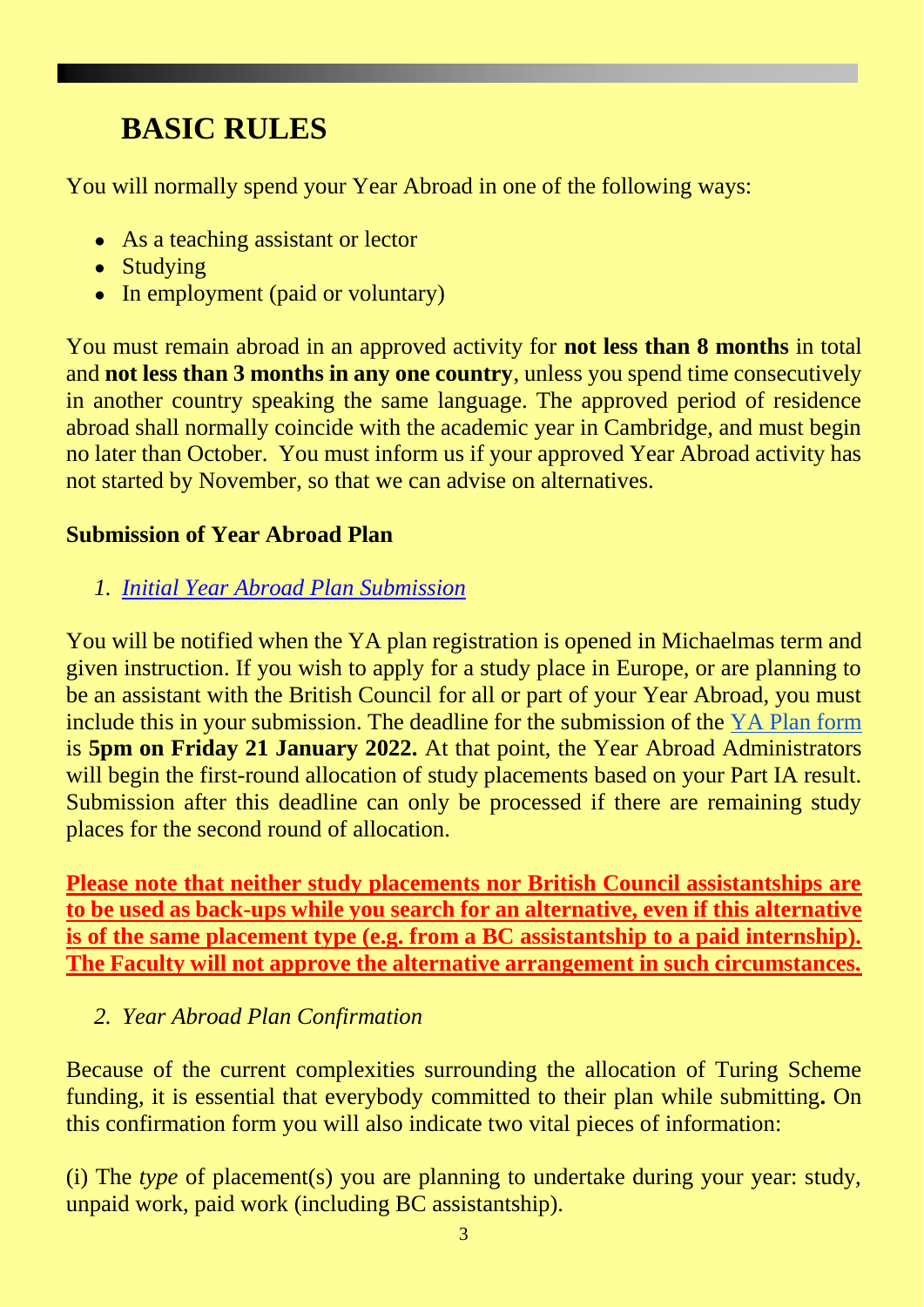(iii) The *duration* of each placement.

Although we realise that specific plans (e.g. location, the name of company or university, exact dates) may not yet be in place, these broad undertakings as to type and duration (how many months) will represent **a firm commitment on your part**. Without this the University will be unable to budget for your YA cohort.

#### **It is a University requirement that all your plans are approved by the Faculty Board before you begin your Year Abroad.**

Please note that if you are planning to change Tripos after Part IB you will not normally take a year abroad under MMLL regulations, since you will not be a candidate for Part II of the MML Tripos. You should speak to your College Tutor or Director of Studies if there is any possibility of your changing subject. If you do decide to change Tripos, please make sure you inform the Year Abroad Office.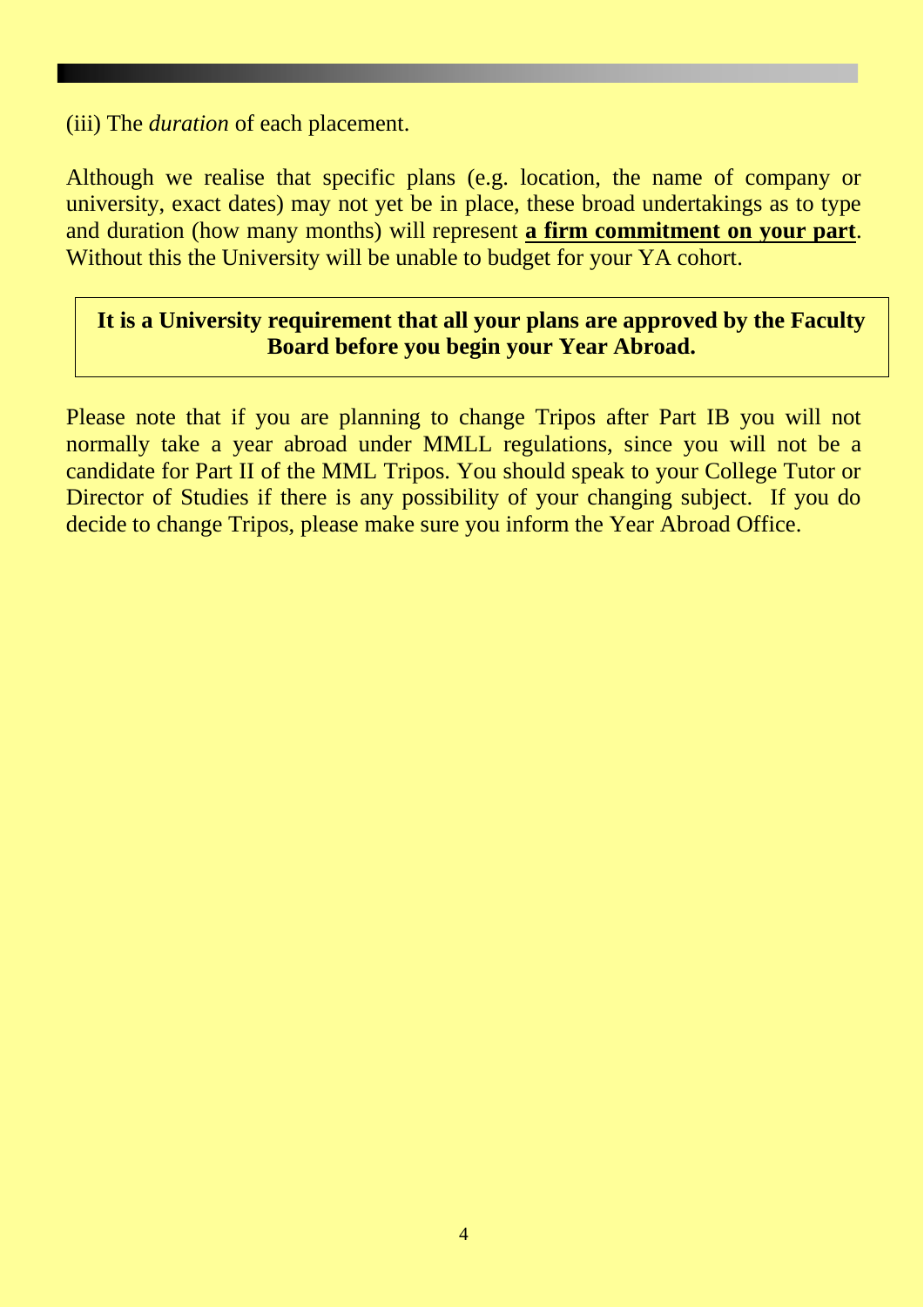## **OPTIONS**

### **i) Assistant/Lector ii) Studying iii) Employment**

Your Director of Studies knows you and your academic abilities and preferences, and will be best-suited to advise you in the first instance on which option to follow. The Year Abroad administrators keep extensive records of all our students' experiences, and consultation of these should be a high priority. The Faculty also keeps a [blacklist](https://www.vle.cam.ac.uk/course/view.php?id=77361§ion=2)  of unsuitable employers based on negative feedback received over previous years. The Faculty will no longer advertise these roles, but you may hear of them from other sources; please make sure that you check this [blacklist](https://www.vle.cam.ac.uk/course/view.php?id=77361§ion=2) before contacting potential employers.

#### **Splitting the Year Abroad**

It is possible to split the Year Abroad between two countries (see 'Basic Rules' above), though you should consider carefully the benefits of doing so against the extra planning it will require, as well as the inevitable disruption involved in setting yourself up in a new environment mid-way through the year: the complications surrounding visa applications post-Brexit is another factor to consider. You can normally register for a university course halfway through the year but not after the semester has started. Internships or *stages* (see 'Employment' below) can run for a variable length of time, so you can arrange one internship in one country and one in another.

If you apply for one semester only (first or second), make sure that the dates fit in with the rest of your Year Abroad plans, particularly if you are studying in two different countries. Semester dates are not the same everywhere and you must fulfil your attendance dates at each institution. For example, if you wish to study in a partner university in Germany first, then you will not be able to study in almost any other countries for the second semester as the semester dates in Germany are later.

Some European universities will only allow study for the whole year.

#### **i) Assistant/Lector**

This will normally be arranged by the British Council. Application is made online through the [British Council website,](https://www.britishcouncil.org/study-work-abroad/outside-uk/english-language-assistants) and you will receive full details about this from the Year Abroad Office during Michaelmas Term.

Becoming an assistant is an excellent way to improve your foreign language skills and genuinely integrate into a new environment. Assistantships are comparatively well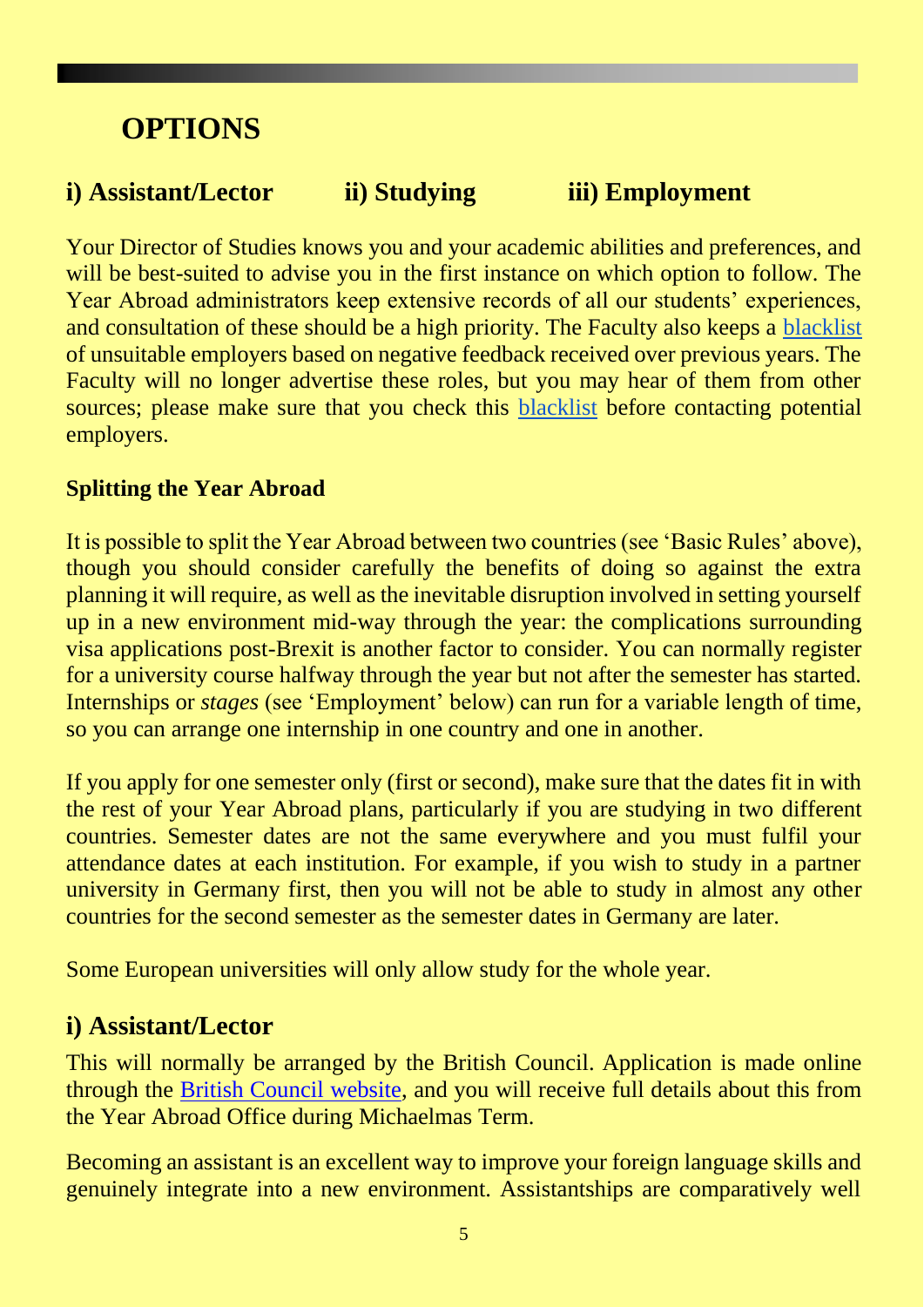paid without being too demanding in terms of hours: you will have time to make friends, visit the region, and engage in other immersive activities. Host schools are generally well set up to receive you and - while they are under no formal obligation to do so - can sometimes help with securing nearby accommodation (often passed on year on year from assistant to assistant). Even if you do not intend eventually to go into teaching, assistantships provide excellent work experience and everything that goes with it: dealing with employers, operating in a team, managing your schedule, taking responsibility etc. These transferable skills will make you attractive to employers in a wide range of professions.

The British Council normally offers a place to everyone who applies, except in those places where demand exceeds supply (for example Italy and Latin America). Remember when making your application that the British Council itself is primarily interested in the contribution you will make as a teacher rather than the experience you will gain by being in a foreign environment.

If you are invited to take part in a further assessment stage, it would be wise to have informed yourself in advance about teaching English as a foreign language and about the country for which you have applied (especially in Latin America).

Assistantships in French schools which run for 7 months are acceptable to the Faculty Board as the equivalent of 8 months. You should also make sure the start and end dates of the assistantship fit in the rest of your YA plan as each country has its fixed length and terms.

A British Council assistantship is not to be used as a backup, and the Faculty will not approve any last-minute attempt to switch to another Year Abroad activity. If you plan to apply for a British Council assistantship position, you may not apply for a study place for the same period of time. If serious extenuating circumstances make it necessary to withdraw your application at any stage, please be courteous in your dealings with the British Council: the Faculty relies on their goodwill and support. Please also keep the Year Abroad Administrators informed.

#### **ii) Studying (Study places list please see [https://www.mmll.cam.ac.uk/ya/thinking/studying\)](https://www.mmll.cam.ac.uk/ya/thinking/studying)**

Many students consider studying abroad. If you are planning to be in a European country and you wish to study, you must take up a study place at one of our partner universities. **Please note: the Faculty will not under any circumstances approve applications to study at non-partner institutions.** If you are planning to spend all or part of your YA in Latin America or Russia, or some other non-European destination, you must choose from a list of institutions approved by the Faculty Board. Fees for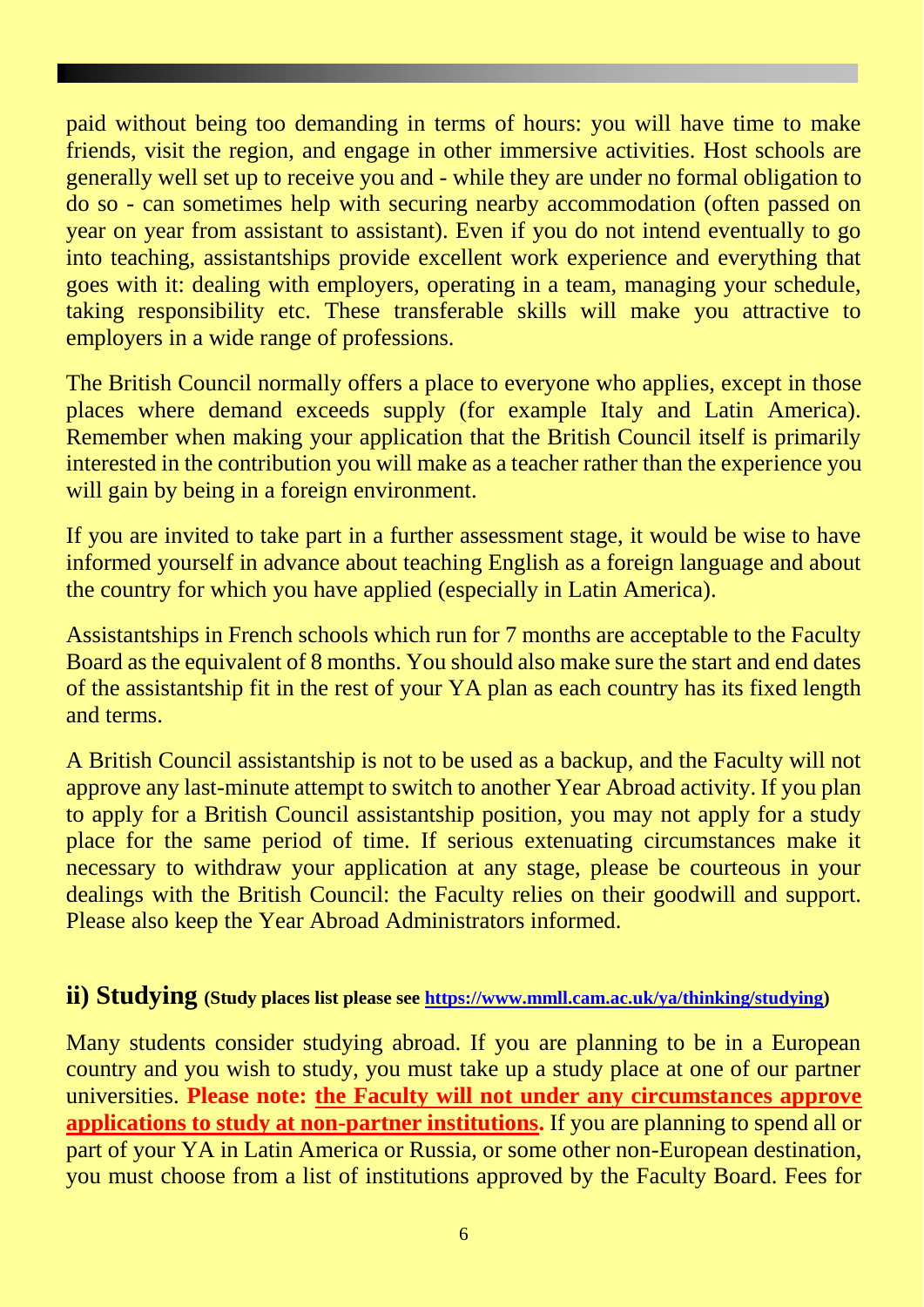approved courses outside Europe will be paid in full by the Faculty. Please read the finance section carefully.

Studying at a foreign university can be wonderfully enriching: you will experience different intellectual traditions and teaching styles, all in the target language. If you put the effort in, you may establish lifelong friendships with foreign students of your age. It does come with some risks. Only rarely will you be the only anglophone student in that environment, and when far from home it can be tempting to fall back on anglophone company, defeating the whole purpose of the Year Abroad. Also bear in mind that universities in other countries are not as protective as British universities and do not go out of their way to ease the admissions process, so your experience of gaining access will not be at all like applying through UCAS here. Be patient and prepared for a certain amount of red tape! Please consult university websites for information about courses and application procedures. It can be a good idea to enlist the help of fourth-year students or students who are currently abroad studying – the Year Abroad Administrators can put you in touch.

The Faculty will approve courses in a wide range of subjects, provided the medium of instruction is the foreign language. You should take steps to find out about suitable courses **as early as possible**. Please note that some of our partner universities place restrictions on the choice of subject.

#### **Studying at a partner university in Europe**

A list of institutions with which Cambridge has exchange links is provided on our [website.](https://www.mmll.cam.ac.uk/ya/thinking/studying) These were originally set up under the aegis of the Erasmus study programme, and although the British government discontinued UK participation in that programme in December 2020, the exchange partnerships associated with it remain. The Faculty does not require you to study Modern Languages at the host institution, but you should check with the foreign university what courses you may take. Most of the exchange arrangements are with faculties of language and literature; there are, however, some exchanges with faculties of history in France, Germany, Spain and Austria.

Students applying for a European study place for a full academic year must accumulate not fewer than 30 ECTS points (at least 15 ECTS points per semester) to prove that they have attended courses and taken relevant exams. ECTS points are credits awarded by European universities in respect of the courses that they offer. Students who study for one semester only, or who split the year between two universities, must also achieve at least 15 ECTS points per semester.

The Faculty relies on good working relationships with its partner institutions, and trusts its students to act in good faith when dealing with them. For this reason, as with the British Council Assistantship Scheme, we do not permit the use of study placements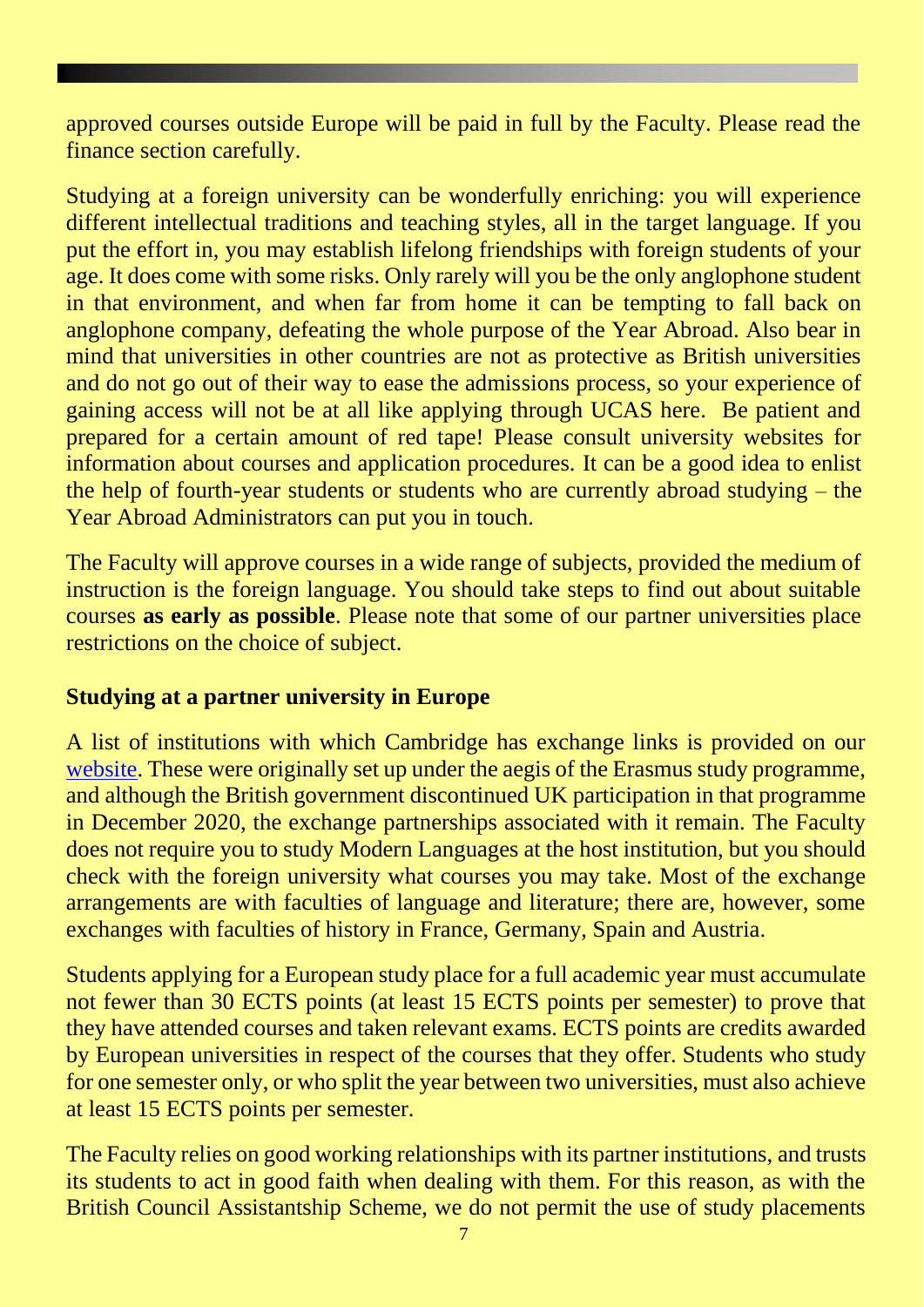as back-up plans while a student looks for something else, even if the proposed switch will not affect the allocation of Turing funds (e.g. if you were to change to an unpaid internship; see below for details of the scheme). This is not fair on our partner institutions; it also denies another student (either at this or another UK university) a valuable opportunity to study. For this reason the Faculty will not approve alternative arrangements in these circumstances.

#### **Studying at an approved institution outside Europe or via College Exchange**

The Faculty's approved list of study institutions outside Europe can be found on the [Year Abroad website.](https://www.mmll.cam.ac.uk/ya/thinking/studying) Students are charged university fees but these will be reimbursed by the Faculty. Because these placements are not administered under the aegis of our formal partnership arrangements, there is no ECTs requirement. Instead you will be asked to provide the Faculty with a certificate of enrolment from your host institution when you arrive and a certificate of attendance on your departure as well as a transcript.

### **iii) Employment**

**It is your responsibility to organise employment**. The Faculty does not operate placement schemes, though it keeps a database of former employers. If you are interested in this option, you should start looking for a job **as soon as possible**. You must work a minimum of 25 hours per week and your job must not take you outside of the town / city in which it is based. At least 50% of the language spoken in the office must be in the foreign language (though, given the aims of the Year Abroad, you should really be aiming for as high a proportion as possible).

The Year Abroad Administrators maintain records on the [YA moodle page](https://www.vle.cam.ac.uk/course/view.php?id=77361§ion=2) of previous employers who have either employed, or offered to employ our students. You have been given access to this information but more reports and opportunities will come in during Michaelmas Term, so do check the [YA moodle page](https://www.vle.cam.ac.uk/course/view.php?id=77361§ion=2) regularly. Firms interested in employing Year Abroad students usually make their first contact with the Year Abroad Administrators and we disseminate information via our email list – they often ask for applications to be submitted at very short notice and during University vacations, so it is worth checking your email regularly. The Year Abroad administrators also keep a [blacklist of unsuitable employers,](https://www.vle.cam.ac.uk/course/view.php?id=77361§ion=2) which you are urged to check carefully when applying for placements not advertised through the Faculty.

Please note that for safety reasons you should always contact employers via email only, and avoid sharing personal data or contact details unconnected to the advertised role. Any attempts by employers to establish contact via other channels (e.g.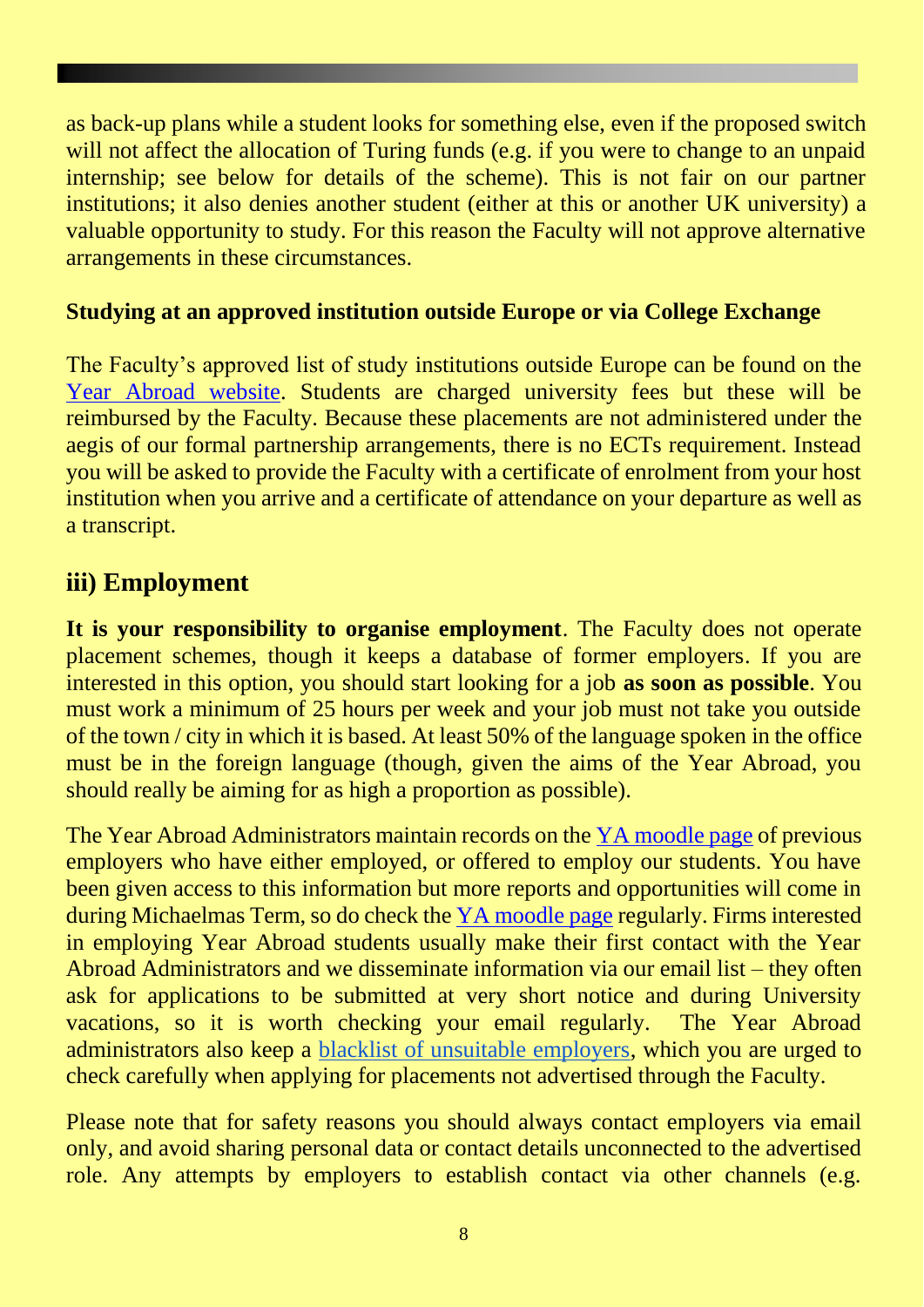WhatsApp groups, social media accounts) should be regarded with suspicion, and students should notify the Year Abroad Administrators before proceeding further.

We exchange information with the University Careers Service, who will also be able to offer you general advice, and of course they have information on all manner of general employment possibilities.

**You must submit to the Year Abroad Office proof from your prospective employer that you have a firm offer of employment before your placement can be finally approved** (this can be some time **after** the submission of your [YA Plan\)](https://forms.gle/W5w3qvEkf8oU8dD48). You must also provide us with brief details and the exact dates of your employment. The Faculty will approve a wide range of employment, provided that (a) you will be working principally within the medium of the foreign language and (b) there is some intellectual challenge or professional skill involved. Please note that the Faculty does not normally consider nannying, *au pair* work or waiting tables as a suitable employment for the Year Abroad.

For employment in France, the Year Abroad Office can supply you with an approved form of contract, known as a *convention de stage*, and the Director of the Year Abroad acts as the University representative for the purposes of this contract. Please send it when completed to the Year Abroad Administrators Office, which will add the Director's signature. This document will need to be validated by the French DIRECTTE via your employer in order for you to apply for a visa.

Please also note that all French internships longer than 2 months should be paid above the minimum salary  $3.9 \text{ }\epsilon$  per/hour bond by the French labour law. You should make sure your remuneration is within the legal requirement. See [https://www.service](https://www.service-public.fr/particuliers/vosdroits/F32131)[public.fr/particuliers/vosdroits/F32131](https://www.service-public.fr/particuliers/vosdroits/F32131)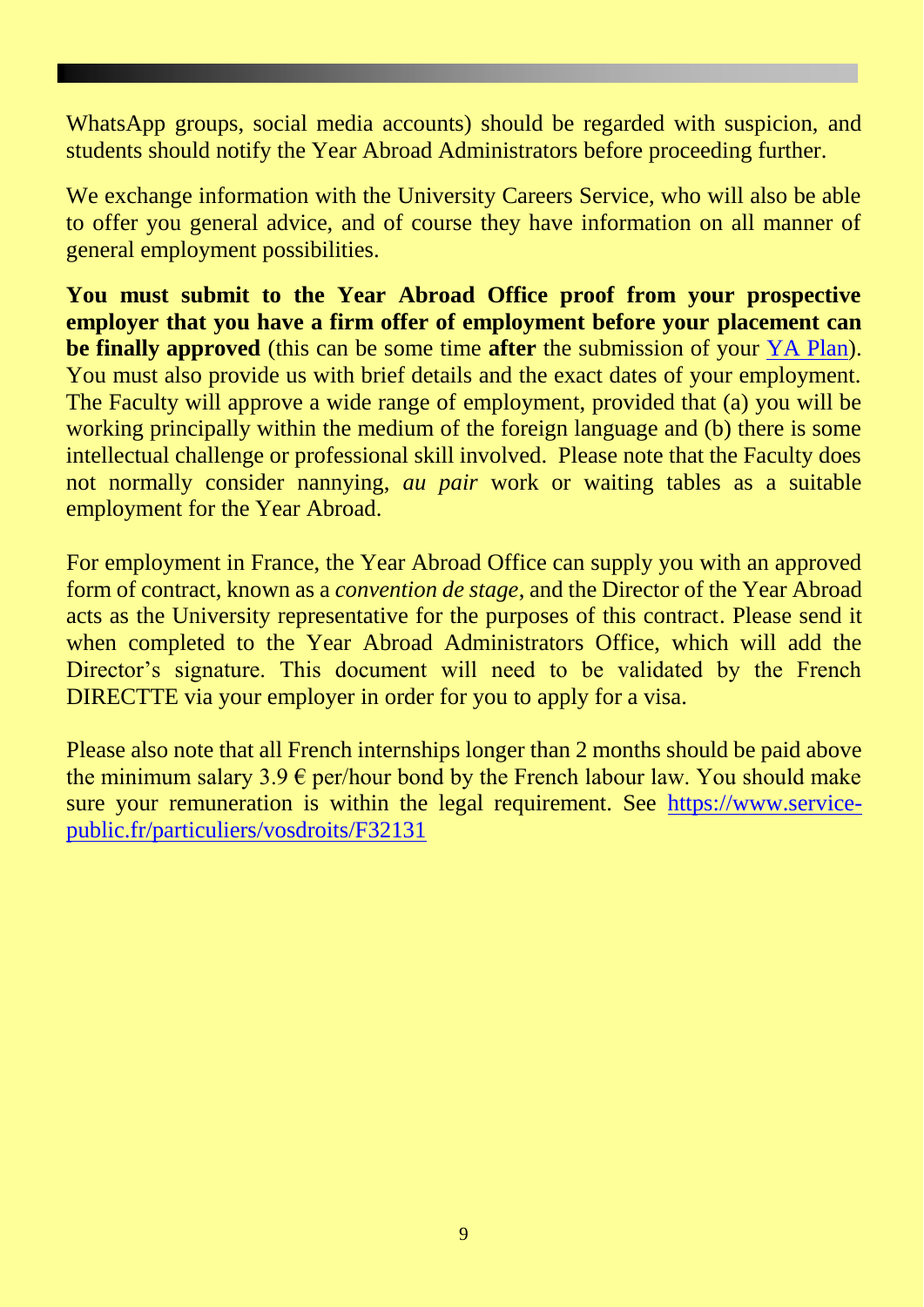# **FORMS & DOCUMENTS**

All other necessary MMLL forms are on the Year Abroad website and on Moodle. The forms include:

- The **[Email Permission Form](https://forms.gle/qu9uuN2FmCXdwEXS7)** [\(YA.EMAIL\)](https://forms.gle/qu9uuN2FmCXdwEXS7) giving agreement for your email address to be disclosed to fellow students for the exchange of YA advice, and to allow your YA reports to be made available on intranet (Moodle) to future students.
- All students must submit an online **[Risk](https://www.vle.cam.ac.uk/course/view.php?id=77361§ionid=3661002) [Assessment](https://www.vle.cam.ac.uk/course/view.php?id=77361§ionid=3661002)** form for each approved placement via Moodle. Risk Assessment forms for all approved placements are due by Friday 10 June 2022. Risk Assessment forms for any placements that are approved following 10 June 2022 must be submitted by the end of the calendar month in which approval was granted or by your departure date whichever occurs earlier. *Failure to submit a thoroughly completed Risk Assessment form by the designated deadline may result in the placement not counting towards your Year Abroad, and invalidate your University insurance.* See page 13.
- An **[Address Form \(YA.ADD\).](https://forms.gle/YqgpJuaPBpkVPk5n7)** This should give BOTH the address of the employer, university or school AND your private address while abroad. This should be returned as soon as you have moved into your new accommodation abroad**. You must also ensure that your contact details on CamSIS are kept up to date throughout the year.**
- An **[Attendance Form](https://www.mmll.cam.ac.uk/sites/www.mmll.cam.ac.uk/files/certificate_of_arrival_work.doc)** (YA.ATT) to be signed and stamped by your university, employer or school at the end of your year abroad and to be returned by the **second Friday of the full Michaelmas Term 2023.**
- A **Report Form** (**[YA.ASST](https://forms.gle/KPtFPPDuyStW4xX17)** for British Council Assistantships, **[YA.STUDY](https://forms.gle/8GE6wgJezrhLE9zy7)** for study placements or **[YA.WORK](https://forms.gle/aLgb3y96hmvLMHeP8)** for work placements) to be submitted immediately after each placement during your Year Abroad, according to your activity. It will be made available (unless you request that it be confidential) for consultation by those going abroad in the future.
- **[Refund Application Form](https://www.mmll.cam.ac.uk/sites/www.mmll.cam.ac.uk/files/ya.fee22-23.docx)** (optional) for tuition refunds at non European approved study placements and authorised unexpected compulsory expenses. See page 10. (Claims for reimbursement will not be considered after 30 April 2023.)

#### **The submission of these forms is a formal course requirement, but more importantly they help us to help you: please return them promptly.**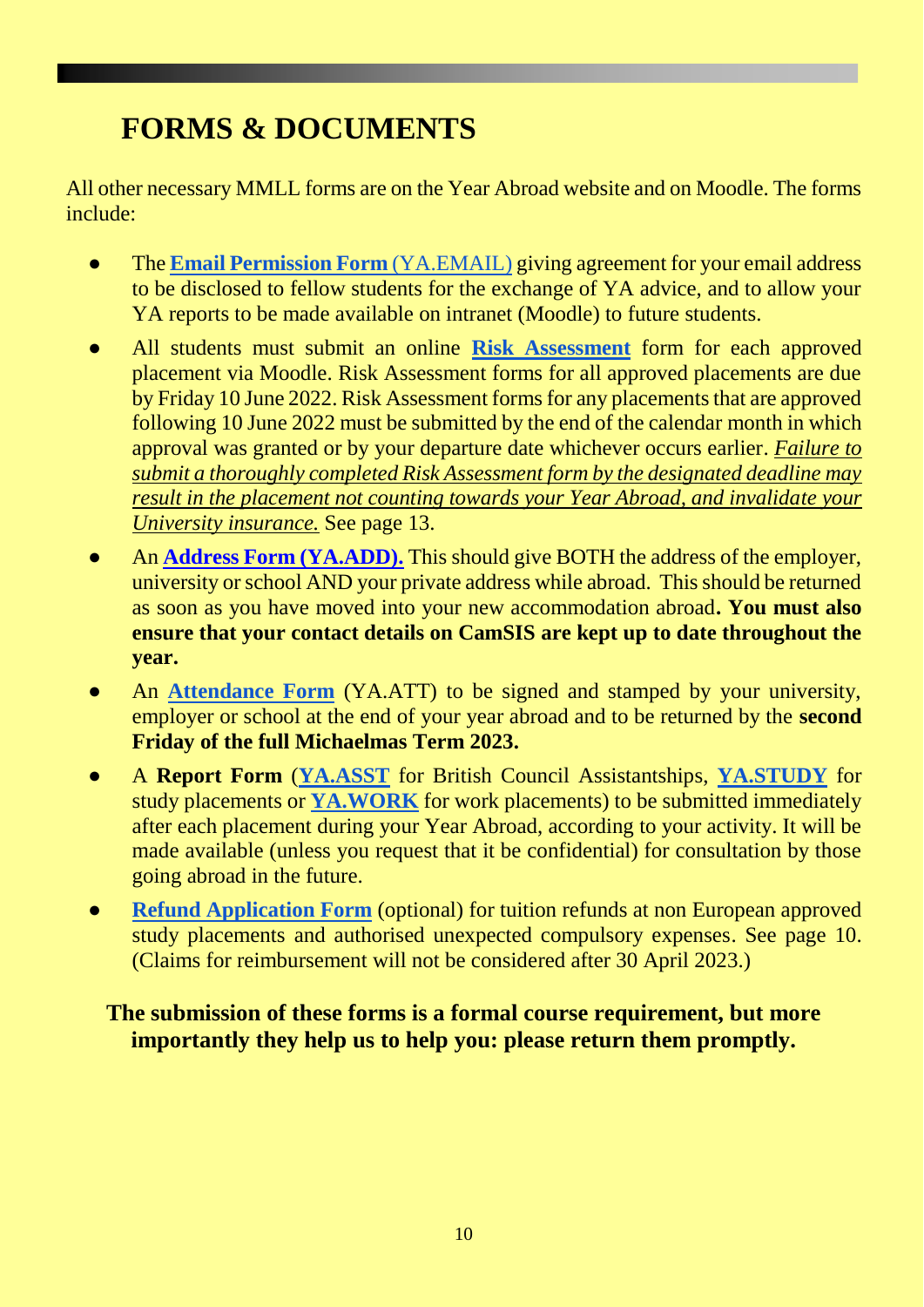## **FINANCE**

All students will remain personally responsible for all travel and living expenses during their Year Abroad, regardless of whether they are studying, volunteering or undertaking work placements.

### **University Fees**

Year Abroad students pay 15% of the University Composition Fee via their College. (This policy is determined by the central government and is beyond the control of the University.) Overseas MMLL students are required to pay fees at 50% of the overseas rate during their Year Abroad.

#### **Student Loans**

Depending on personal circumstances, Year Abroad students are normally eligible for a Student Loan and it may also be possible to apply for an additional loan. Eligible students can apply for funding support from Student Finance [https://www.gov.uk/apply-online-for-student-finance.](https://www.gov.uk/apply-online-for-student-finance) Remember to keep all your Year Abroad receipts in case you are eligible to apply for a Student Finance Travel Grant.

### **Erasmus Mobility Grant**

The Erasmus Mobility Grant is funded by the European Commission. Unfortunately, following Britain's exit from the European Union students working and studying during their year abroad in Europe will no longer have access to these funds from 2022-23.

### **The Turing Scheme (based on 2021-22)**

In March 2021 the Department of Education announced the [Turing Scheme.](https://www.turing-scheme.org.uk/) Having applied successfully for the 2021-22 scheme, the University can now support its students to pursue the following in 2021-22:

- (i) study placements S. America or Russia
- or
- (ii) voluntary (i.e. unpaid) work placements in Europe, S. America or Russia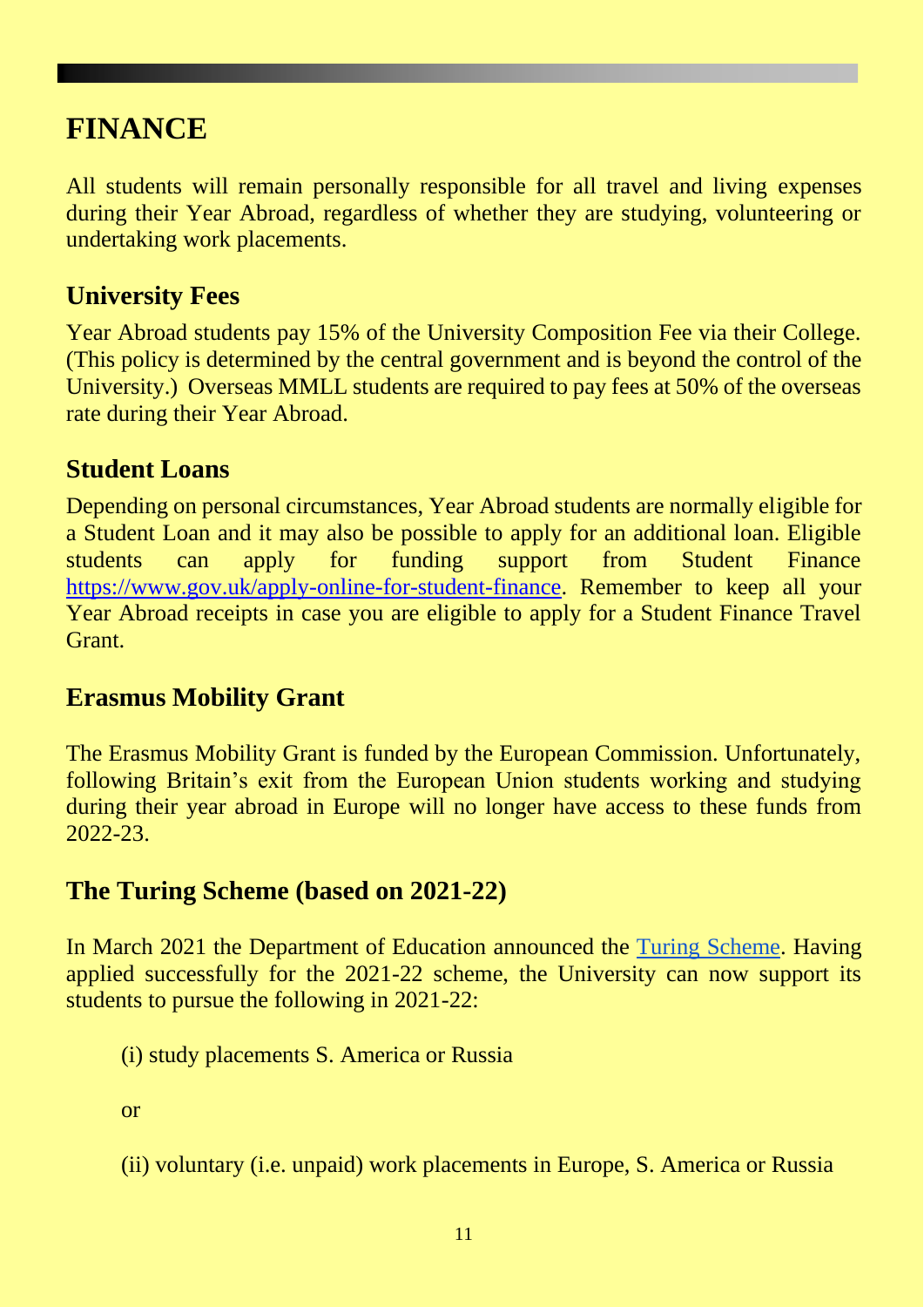Please note:

- Students studying at a university as part of a College Exchange are not eligible for funding in 2021-22.
- Pursuing paid work placements, including British Council assistantships, will not be eligible for the Turing mobility grant in 2021-22.

### **Mobility Funding in 2022-23**

For those planning the 2022-23 Year Abroad, unfortunately funding arrangements are still uncertain, pending a DfE announcement on the future administration of the Turing Scheme and a successful application by the University in the next round. Please check back here for further updates, as well the website of the University's International Student Office: [https://www.iso.admin.cam.ac.uk/information-current](https://www.iso.admin.cam.ac.uk/information-current-cambridge-students-1)[cambridge-students-1](https://www.iso.admin.cam.ac.uk/information-current-cambridge-students-1)

### **The Year Abroad Hardship Fund (based on 2021-22)**

The aim of this fund is to support any student for whom financial hardship may result from changes to the funding arrangements mentioned above. Details of the fund will be announced in October 2021, once the Erasmus/Turing arrangements have been finalised and the extent of the likely demand becomes clearer. Future funding arrangements for students facing hardship will be reviewed in light of the University's next application to the Turing Scheme.

### **Reimbursement of University Fees Abroad**

Students are not expected to meet the foreign tuition fees that arise from approved educational arrangements outside Europe during their study abroad. This means that students who study outside of the EU will be able to claim reimbursement of full tuition costs incurred during the Year Abroad.

Students may have to pay their host university for matriculation and incidentals, and these items are not refundable by the Year Abroad Office.

Students affected will primarily be students of Russian and students of Portuguese and Spanish who undertake a Year Abroad outside Europe. Students who study outside Europe must choose from the list of approved educational institutions distributed by the Faculty. Students who undertake a Year Abroad within Europe and who wish to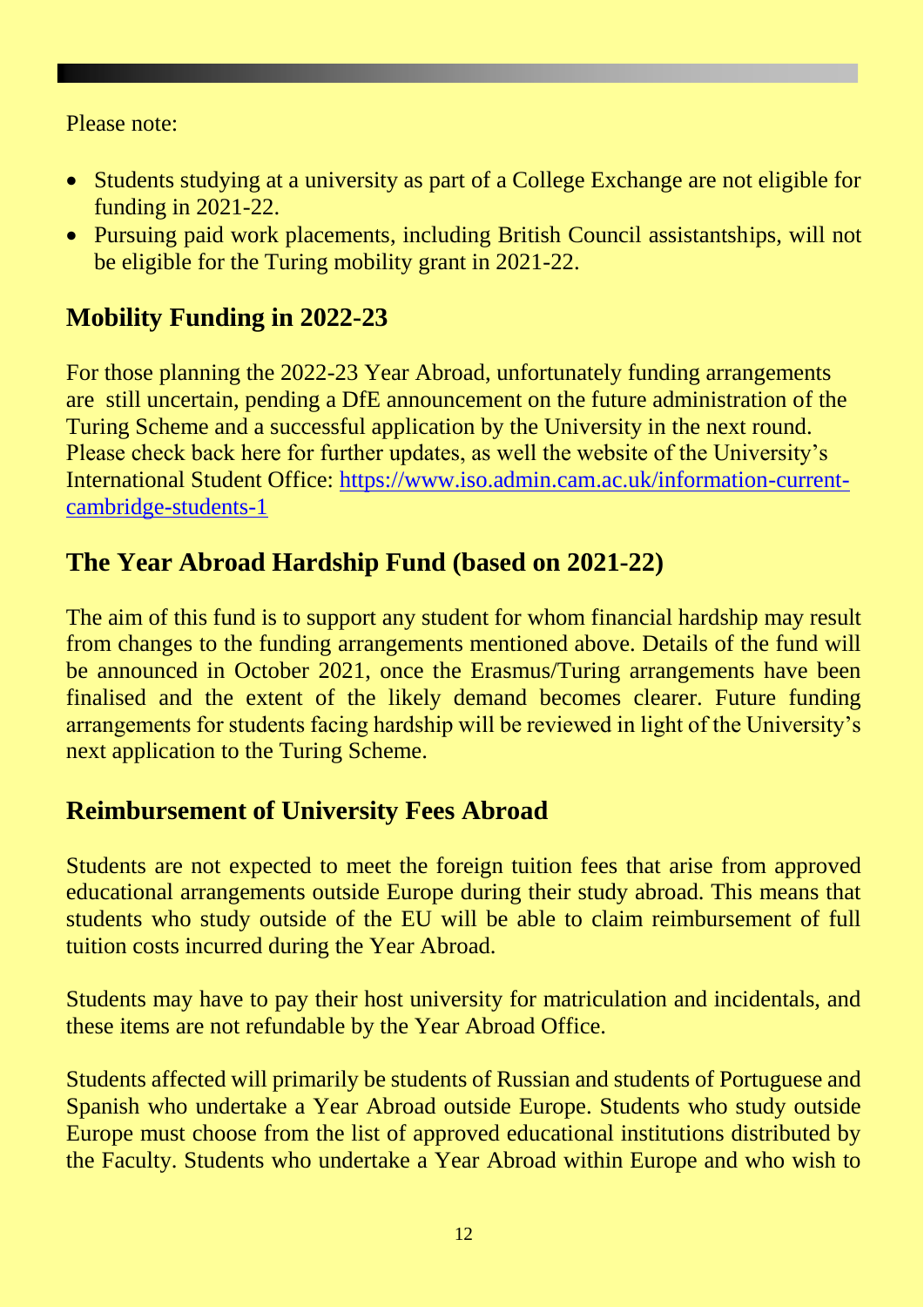study must do so at one of the Faculty's partner universities (the exception being College Exchanges).

The Faculty expects students who study outside of the EU to follow a full-time university course designed for home students, and the level of reimbursement reflects this.

### **Grants**

Vacation courses will not be funded (a vacation course is defined as a course which takes place outside the minimum 8-month Year Abroad residence period); students wishing to undertake a vacation course at the end of their second year or before the beginning of their fourth year should apply to their Tutor or Director of Studies.

### **Using the YA.FEE refund application form**

Please read the instructions on the **[YA.FEE refund application form](https://www.mmll.cam.ac.uk/sites/www.mmll.cam.ac.uk/files/ya.fee22-23.docx)** carefully. You must pay all fees **in advance** and then claim reimbursement, by sending a completed claim form to the Year Abroad Office accompanied by a copy of the **receipted invoice(s)**. The refund form must show the exact date of payment. Claims will not be considered without a copy of the invoices.

You may submit more than one claim form (e.g. if you are paying for a university course on a termly basis). Payments can be made to either you or a nominee (e.g. a parent).

Reimbursement will be made at the exchange rate current on the date fees were paid, regardless of when the claim form is submitted to the Year Abroad Office.

#### **Claims arising from the Year Abroad 2022-23 will not be considered after 30 April 2023.**

**The Faculty cannot help with normal travelling, visa or living expenses. You may be able to claim an extra loan in respect of travel and living expenses if you spend your Year Abroad outside Europe on study placements. Please see [here.](https://www.mmll.cam.ac.uk/ya/thinking/studying)**

**Please remember that in case of emergency or dire need while you are abroad you should contact the Year Abroad Office straight away. We will be able to advise you and may be able to assist in such circumstances.**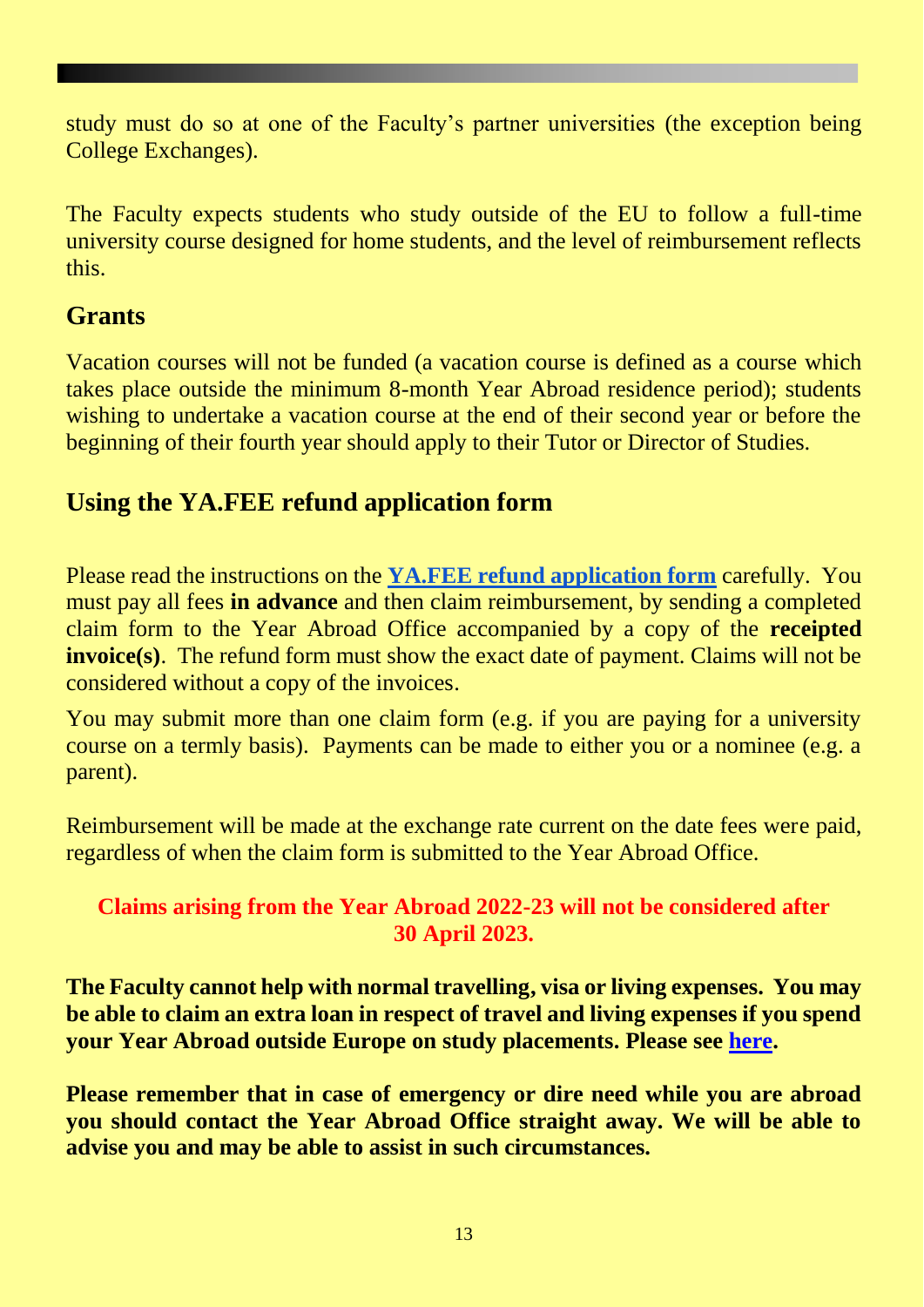# **HEALTH, SAFETY AND INSURANCE**

All students must follow British Foreign and Commonwealth Office travel advice (and additionally the advice of your own government if you are not a British citizen).

## [www.gov.uk/foreign-travel-advice](http://www.gov.uk/foreign-travel-advice)

Install any recommended apps (such as SAIP for students in France) to your phone to ensure you have up to date information regarding security.

**All students must complete an online Risk Assessment** for each approved placement by **Friday, 10 June 2022**. Risk Assessment forms for placements that are approved following 10 June 2022 must be submitted by the end of the calendar month in which approval was granted or by the date of travel. *The completion of this form is a formal requirement; failure to submit a sufficiently detailed Risk Assessment form by the designated deadline may result in the placement not counting towards your Year Abroad*. Students are also required to reply promptly to requests for contact from the Year Abroad Office (the Office will routinely contact you in the case of any major risk-related event in the country you are visiting and will expect you to reply immediately).

**All students must take out personal health and other insurance cover** for their Year Abroad. Free insurance is now offered by the University of Cambridge. Further details can be found at [https://www.insurance.admin.cam.ac.uk/insurance](https://www.insurance.admin.cam.ac.uk/insurance-guidance/travel-insurance/travel-insurance-undergraduate-year-abroad)[guidance/travel-insurance/travel-insurance-undergraduate-year-abroad.](https://www.insurance.admin.cam.ac.uk/insurance-guidance/travel-insurance/travel-insurance-undergraduate-year-abroad) It is your own personal responsibility to ensure that you have the cover that you need for your Year Abroad.

You are advised to check well in advance any visa requirements for the country or countries you will be visiting, and whether a residency permit is required. These requirements will include Europe following the end of the Brexit transition period on 31 December 2020.

You are advised to take a photocopy of your passport and keep a separate note of your passport/visa number. Enter two ICE (in case of emergency) numbers on your phone: one for a family member back home, the other for a local contact such as your landlord/landlady, flatmate or work mentor. Also take with you the emergency number to report loss of credit or debit cards.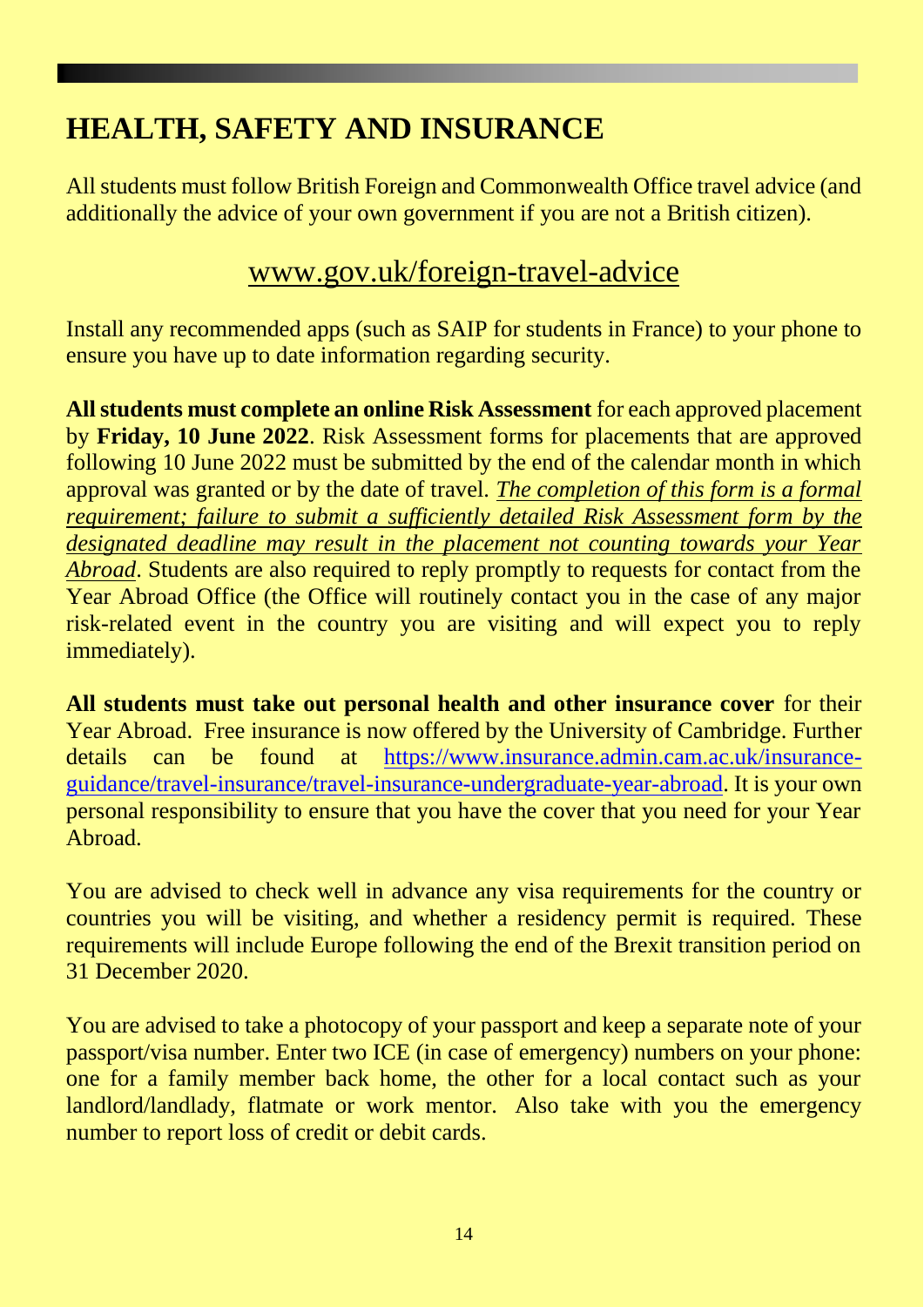### **GHIC**

All students in Europe should carry a [UK Global Health Insurance Card \(GHIC\).](https://www.nhs.uk/using-the-nhs/healthcare-abroad/apply-for-a-free-uk-global-health-insurance-card-ghic/) A UK Global Health Insurance Card (GHIC) gives you the right to access state-provided healthcare during a temporary stay in the European Union (EU). You must provide placement details of your YA placements and the YA Office can only supply a proof supporting letter required by GHIC application on request for approved placements.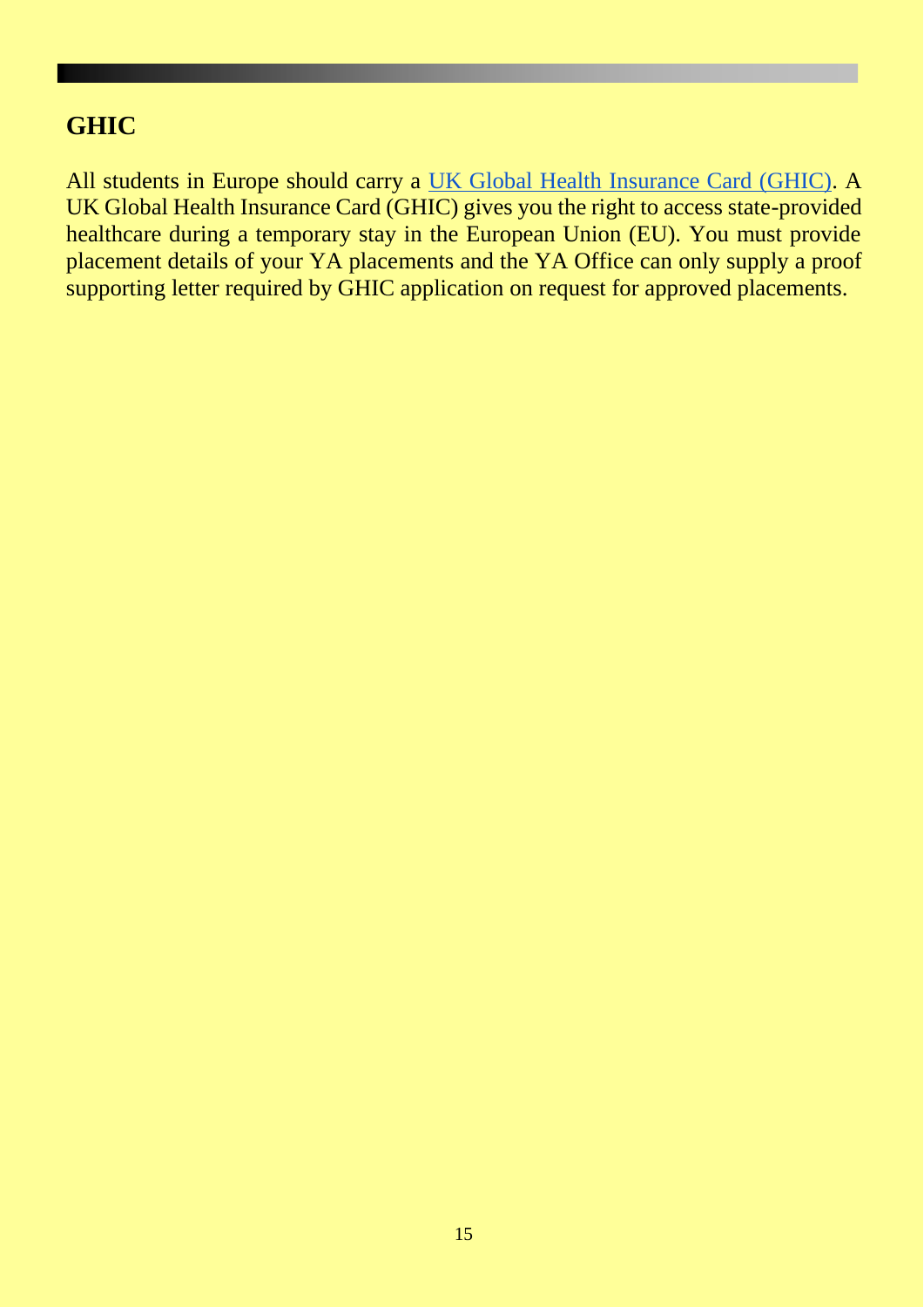## **CONTACT US**

### **While you are in Cambridge**

Office hours for the Year Abroad Administrators' Office are posted on our [website.](https://www.mmll.cam.ac.uk/undergraduates/current-undergraduates/year-abroad/contact) We send out circulars and other information by email, and we encourage you to communicate with us by email as well (*[yearabroad@mmll.cam.ac.uk](mailto:yearabroad@mmll.cam.ac.uk)*) as we are currently working in a hybrid pattern and may not be able to receive phone calls and posted mails.

#### **While you are away**

Year Abroad students are still members of the University of Cambridge and therefore should bear in mind that their actions can have repercussions for the University and for future students going on their Year Abroad.

**Don't forget that while you are abroad we are still available to help in case of need or difficulty.** Keep in regular contact with your DoS or Tutor throughout your time abroad. Be sure to save this file with you as it contains all our contact details, which are as follows:

| <b>Email:</b> | yearabroad@mmll.cam.ac.uk                       |
|---------------|-------------------------------------------------|
|               | (You should enter these numbers on your phone). |
|               | <b>Faculty Office: 335000</b>                   |
|               | Telephone: $+44(0)$ 1223 335008 or 335048       |

You can also access our web pages, which are updated regularly:

**[www.mmll.cam.ac.uk/undergraduates/current-undergraduates/year-abroad](http://www.mmll.cam.ac.uk/undergraduates/current-undergraduates/year-abroad)**

You should still use your Cambridge email account while abroad – <https://help.uis.cam.ac.uk/new-starters/it-for-students/getting-started/get-email>

**Please check your email regularly during your Year Abroad – we will always use your Cambridge email address to keep in touch with you. The Faculty will send you information relating to your Year Abroad Project and your paper choices for Part II by email during the year.**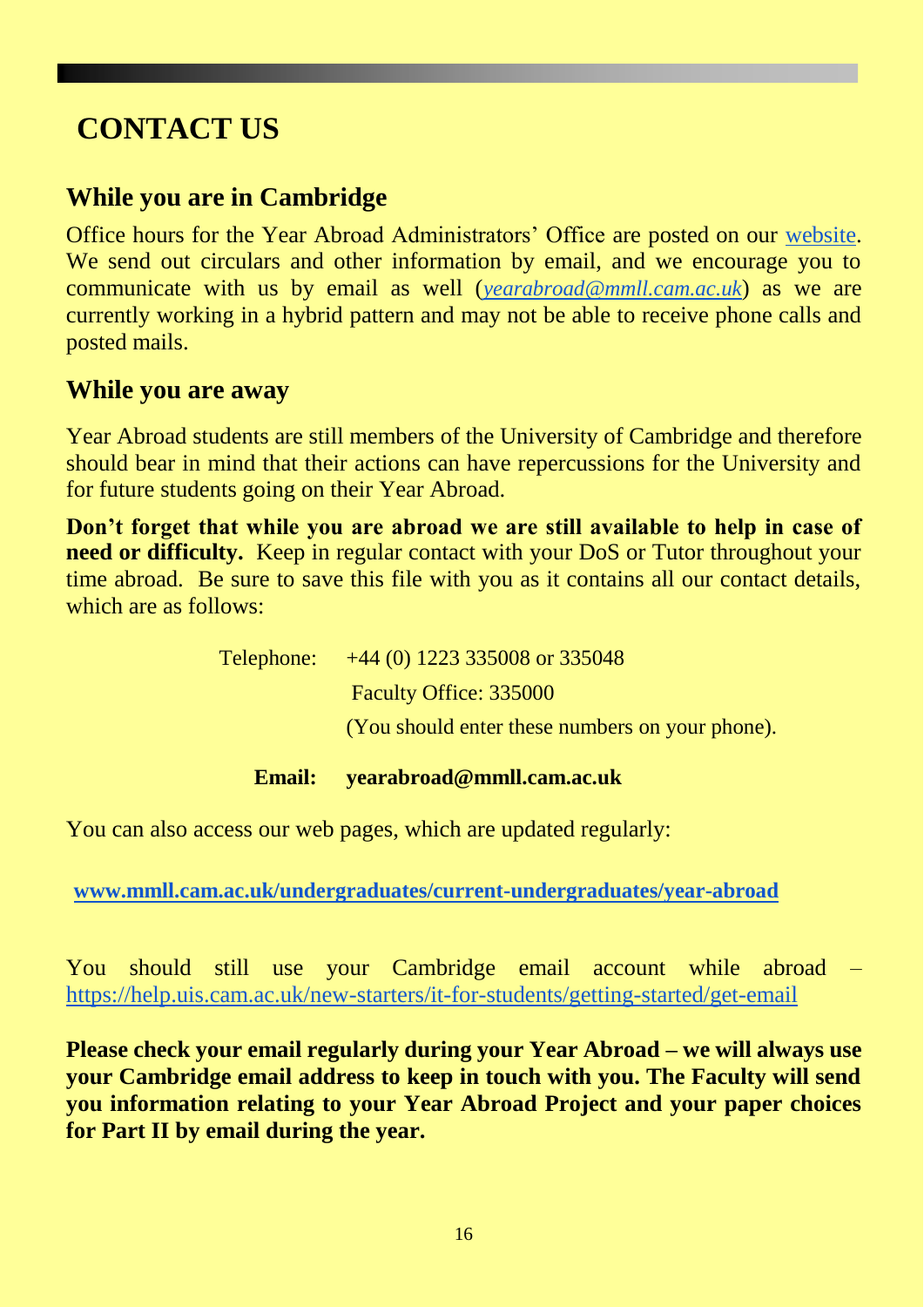## **KEY DEADLINES FOR YEAR ABROAD 2022-23**

#### **YA Meetings**

- First meeting (Information for planning your year abroad): 2 pm, 20 October 2021 (Wednesday) via [zoom.](https://cam-ac-uk.zoom.us/j/91765397110?pwd=YUlFN1JacFNMM0hZakQrRkxFOEdtQT09)
- Second meeting (Information for safety, YAP and library resources) February/March 2021 (Date and time to be announced)

#### **Friday, 21 January 2022 (First Friday of Lent Term)**

- Deadline for [YA Initial Plan Submission](https://forms.gle/W5w3qvEkf8oU8dD48)
- Details needed:

European Study placements – Up to 4 preferences

British Council Assistantship – Destination country and duration applied/planned

Work placements - Destination country and duration applied/planned

Non-European Study placements - Destination country and duration applied/planned

#### **Friday, 10 June 2022**

● Deadline for submitting Risk Assessment Form